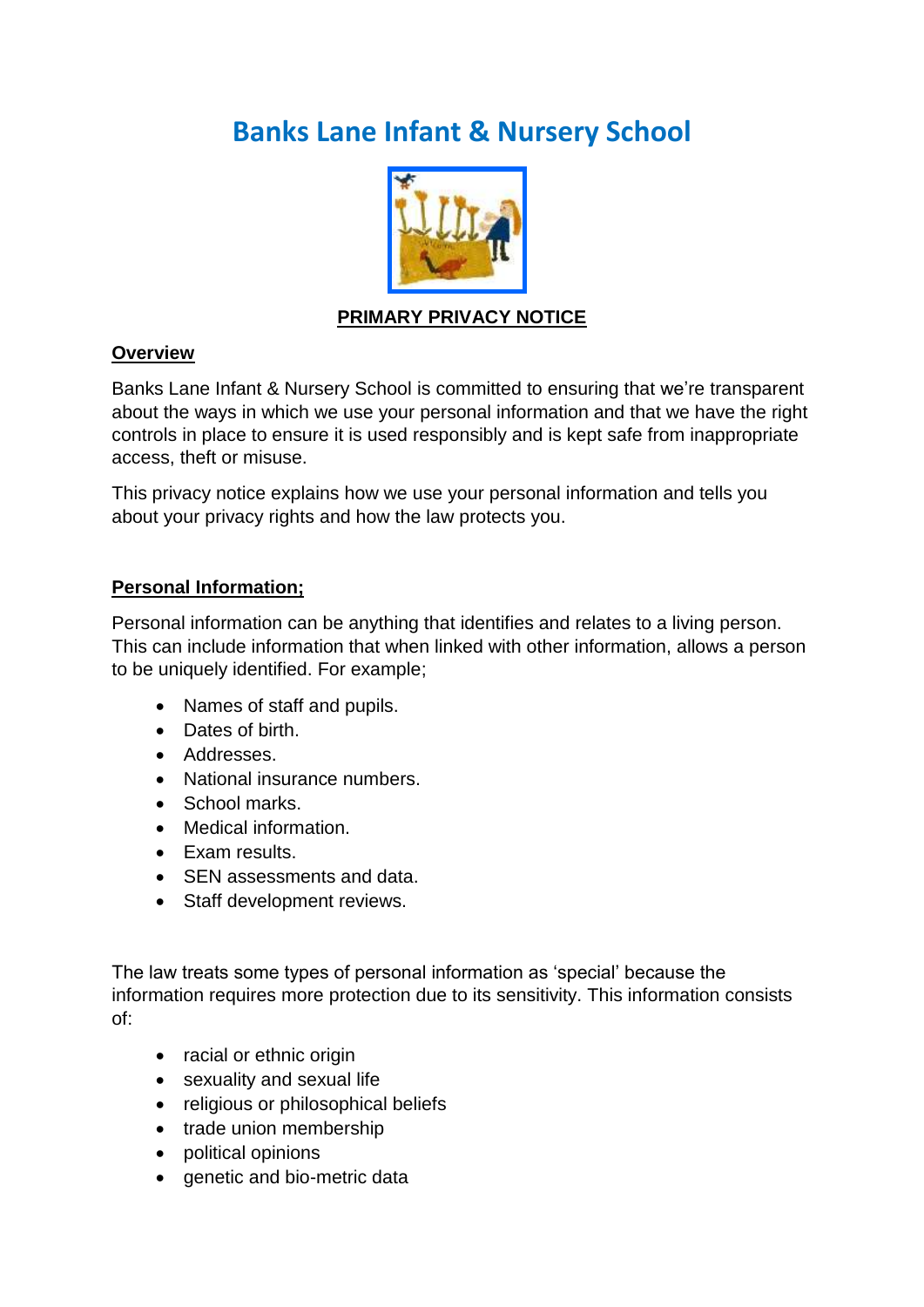- physical or mental health
- criminal convictions and offences

### **Purposes**

We collect, store and maintain information for a number of different reasons, these include;

- to support pupil learning and the delivery of education
- to monitor and report on pupil progress
- to provide appropriate pastoral care
- to assess the quality of our services
- to comply with the law regarding data sharing
- to comply with our statutory obligations

#### **Legal basis for processing data and information sharing**

In the majority of cases, schools process personal data as the law requires. For all other processing, schools will collection personal information where:

- you, or your legal representative, have given consent
- you have entered into a contract with us
- it is required by law (such as where this is mandated by statute or under a court order)
- it is necessary for employment related purposes
- it is necessary to deliver health or social care services
- it is necessary to protect you or others from harm (e.g.in an emergency or civil disaster)
- it is necessary to protect public health
- it is necessary for exercising or defending legal rights
- you have made your information publicly available
- it is necessary for archiving, research, or statistical purposes
- it is necessary in the substantial public interest for wider societal benefits and is authorised by law
- it is necessary for fraud prevention and the protection of public funds
- it is in our legitimate interests (or those of a third party) provided your interests and fundamental rights do not override those interests

Your personal information may also be shared with other organisations, such as those who assist us in providing services and those who perform technical operations such as data storage and hosting on our behalf.

These practical arrangements and the laws governing the sharing and disclosure of personal information often differ from one service to another.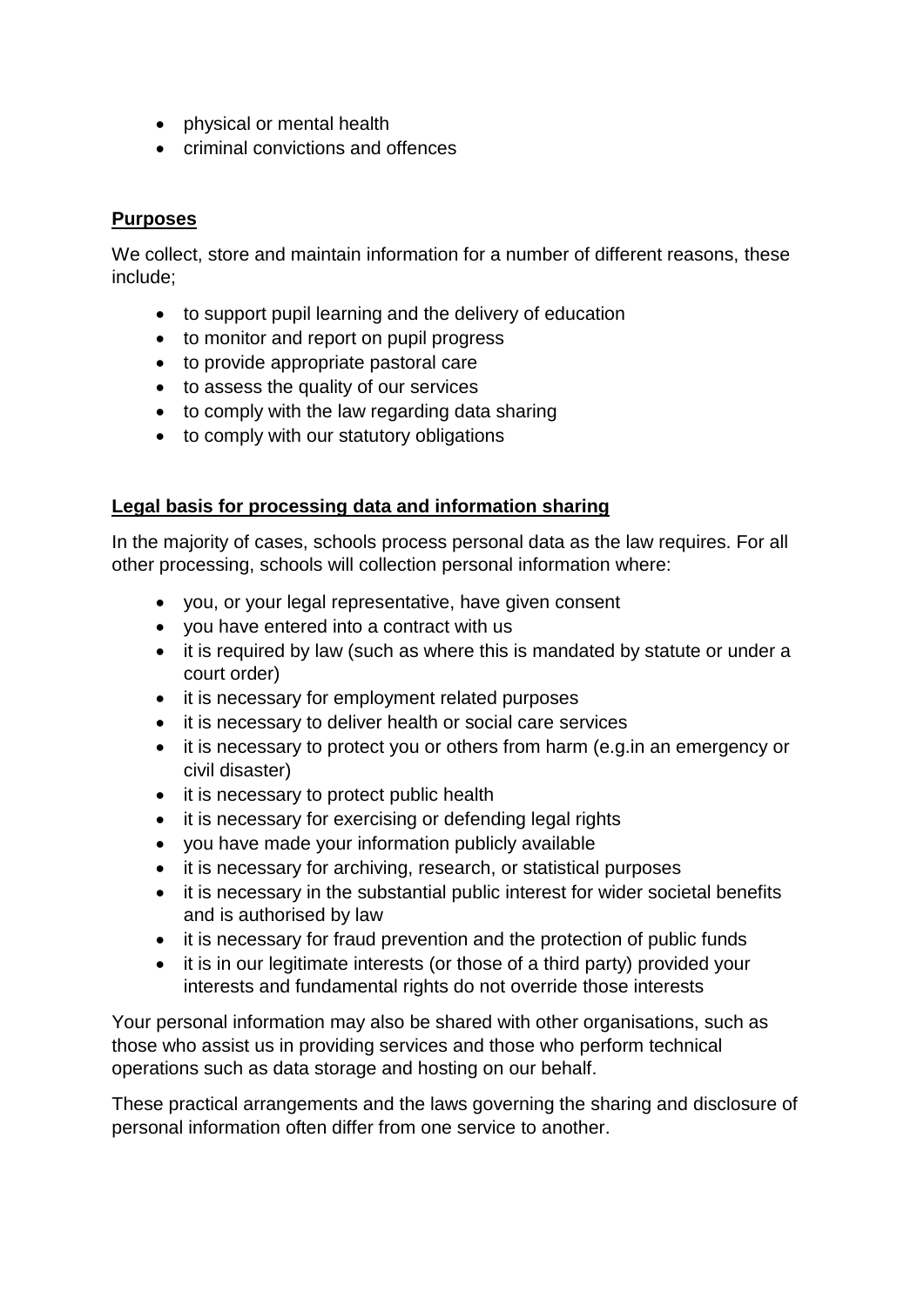For this reason, each of our key service areas provide additional information about how we collect and use your information. These privacy notices explain:

- why we need your information
- who else we obtain or receive it from
- the legal basis for collection and the choices you have
- who we share it with and why
- whether decisions which legally affect you are made solely using machine based technologies
- how long we keep your information
- how to exercise your rights

The specific privacy notices may be accessed here:

Purple Mash:<https://help.2simple.com/gdpr/is-purple-mash-gdpr-compliant>

Spelling Shed:<https://www.edshed.com/en-us/privacy>

Teachers to Parents: <https://eduspot.co.uk/privacy-policy/>

JS Photography:<https://photos.jssp.co.uk/privacy-policy>

Seesaw:<https://web.seesaw.me/privacy-policy>

Tucasi:<https://www.scopay.com/privacyPolicy.html>

Collins Online Reading:

<https://connect.collins.co.uk/school/HelpFiles/PrivacyPolicy.html>

School Cloud Parents Evening:

https://support.parentseveningsystem.co.uk/article/493-gdpr-compliance-statement

## **Data Transfers beyond EEA**

We'll only send your data outside the European Economic Area ('EEA'):

- with your consent, or
- to comply with a lawful and legitimate request, or
- if we use service providers or contractors in non EEA countries.

If we do transfer your information beyond the EEA, we will make sure that it is protected in the same way as if it was being used in the EEA. We will use one of these safeguards:

- Transfer it to a non EU country with privacy laws that give the same protection as the EU. [Learn more on the European Commission Justice website.](https://ec.europa.eu/info/law/law-topic/data-protection_en)
- Put in place a contract with the recipient that means they must protect it to the same standards as the EEA. [More information is available on the European](http://ec.europa.eu/justice/data-protection/international-transfers/adequacy/index_en.htm)  [Commission Justice website.](http://ec.europa.eu/justice/data-protection/international-transfers/adequacy/index_en.htm)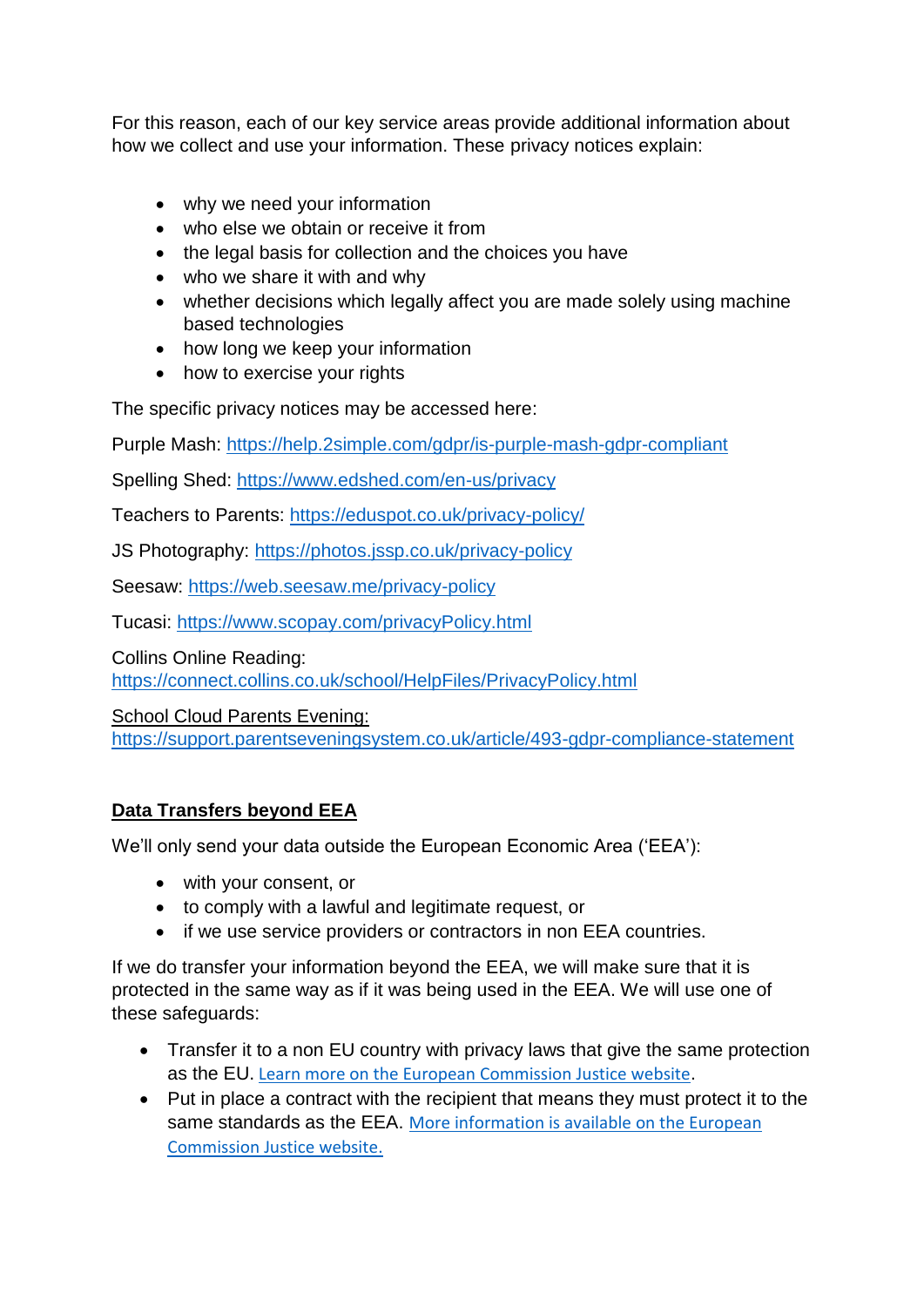• Transfer it to organisations that are part of the Privacy Shield. This is a framework that sets privacy standards for data sent between the US and EU countries. It makes sure those standards are similar to what is used within the EEA. [You can find out more about the Privacy Shield on the European Commission](https://ec.europa.eu/info/law/law-topic/data-protection/data-transfers-outside-eu/eu-us-privacy-shield_en)  [Justice website](https://ec.europa.eu/info/law/law-topic/data-protection/data-transfers-outside-eu/eu-us-privacy-shield_en) 

If we propose to make a transfer in response to a lawful and legitimate request we will normally tell you in advance unless there are compelling reasons, such as law enforcement or, reasons of safety which justify not doing so.

#### **Automated decisions**

This is not appropriate for Banks Lane Infant & Nursery School as we do not currently make decisions which legally affect individuals through the use of a computerised system or programme. All decisions are based on human intervention.

#### **Data Retention/criteria**

We'll only keep your personal information for as long as the law specifies. Where the law doesn't specify this, we'll keep your personal information for the length of time determined by our business requirements.

Our retention schedule outlines how long we retain certain types of information for and can be viewed on the website.

## **How we keep your information safe**

We're committed to ensuring your personal information is safe and protected from accidental loss or alteration, inappropriate access, misuse or theft.

As well as technical, physical and organisational controls, we recognise that a welltrained, informed and security alert workforce minimises privacy risks from human error and/or malicious threats.

We require our service providers to implement appropriate industry standard security measures. We only permit them to process your personal information for specified purposes in accordance with our contractual instructions.

## **Rights of individuals**

You may exercise the rights listed below in relation to our use of your personal information. Some rights are absolute and others are not.

To find out more about how these rights apply in particular circumstances, please refer to our Guide to exercising your Rights on the school website.

To exercise these rights, please contact Mrs Newson by emailing **headteacher@bankslane-inf.stockport.sch.uk**